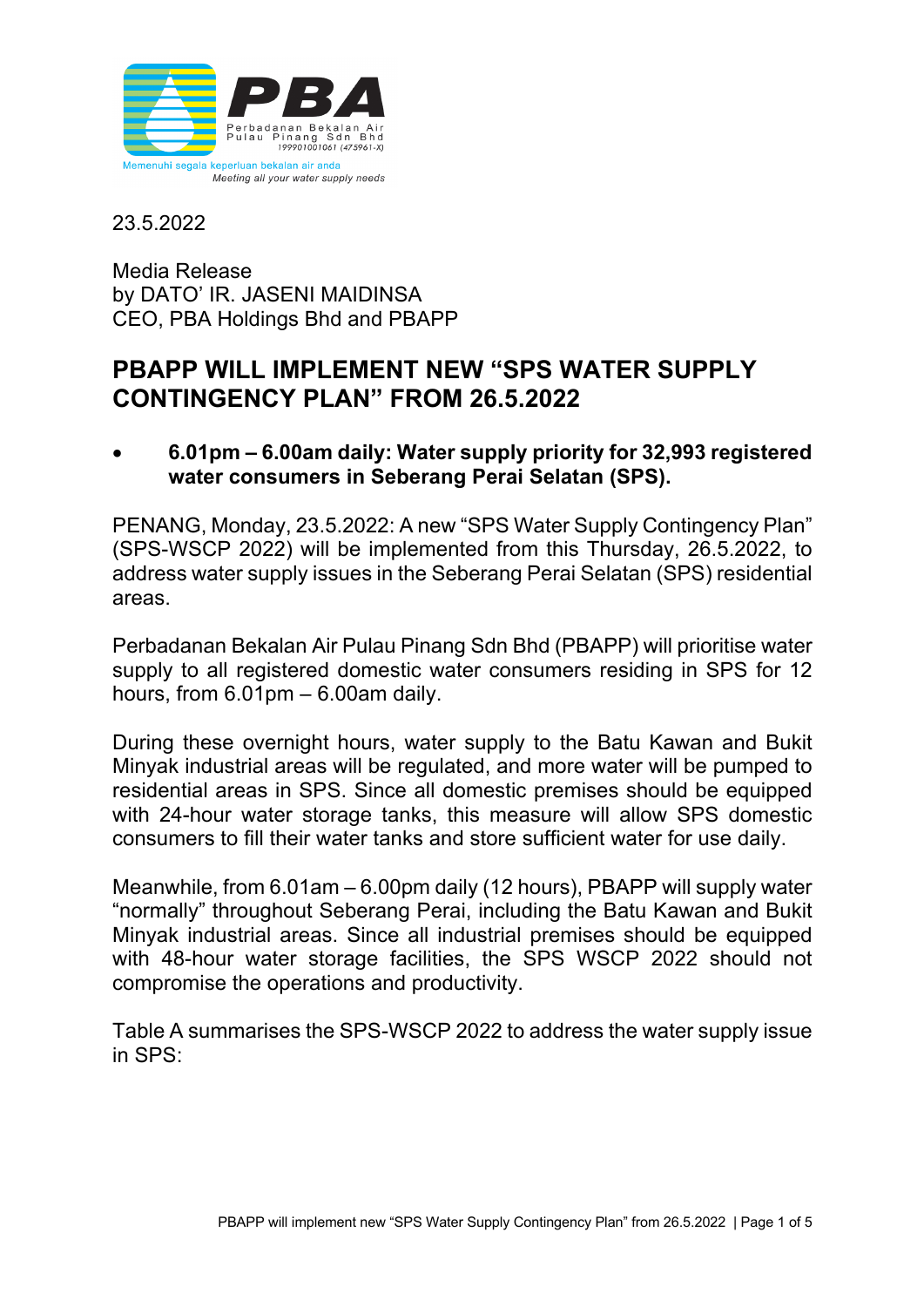

| <b>TABLE A: SPS Water Supply Contingency Plan 2022</b> |                                                                                               |  |  |
|--------------------------------------------------------|-----------------------------------------------------------------------------------------------|--|--|
| Time                                                   | <b>PBAPP Action(s)</b>                                                                        |  |  |
| $6.01 \text{pm} - 6.00 \text{am}$                      | Prioritise water supply to 32,993 registered domestic<br>consumers in SPS.                    |  |  |
|                                                        | (Supply to the Batu Kawan and Bukit Minyak industrial<br>areas will be regulated.)            |  |  |
| $6.01$ am $-6.00$ pm                                   | Normal water supply to Batu Kawan and Bukit Minyak<br>industrial areas.                       |  |  |
|                                                        | (Supply to domestic consumers in SPS will be affected<br>only when water demand is too high.) |  |  |

The SPS-WSCP 2022 is scheduled to be implemented from Thursday, 26.5.2022. Its implementation is likely to continue until the commissioning of Package 12A of the Sungai Dua Water Treatment Plant (Sungai Dua WTP) in 2023.

Package 12A is part of PBAPP's Raw Water Contingency Plan 2030 (RWCP 2030), and it will increase the Sungai Dua WTP's treated water production by 114MLD.

### **RECENT SPS WATER SUPPLY ISSUE**

In the week of 16 – 22.5.2022, PBAPP recorded a sudden drop in pressure in SPS, specifically in the area spanning from Valdor to Sungai Bakap and Nibong Tebal. Due to this phenomenon, several PBAPP pump houses could not pump water to SPS.

As a result, 32,993 registered water consumers in SPS experienced "low water pressure" or "no water supply".

PBAPP investigations revealed the following:

- There were no major incidents of burst pipelines.
- There was no breakdown or mishap at the Sungai Dua WTP or Bukit Panchor WTP.
- Treated water output from the Sungai Dua WTP and Bukit Panchor WTP were at optimum levels.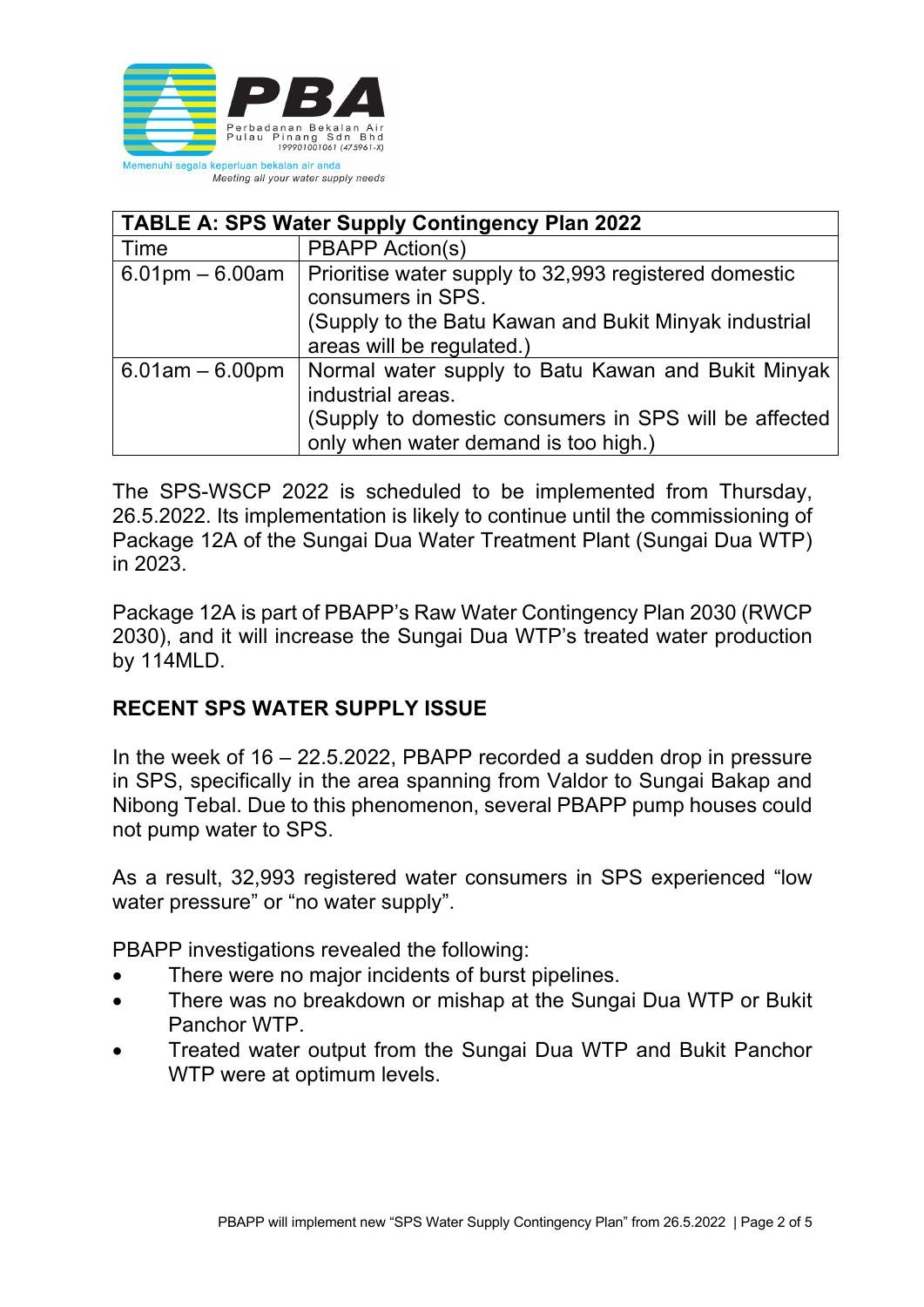

Table B shows PBAPP's water production report for the Sungai Dua WTP and Bukit Panchor WTP which produced treated water for supply to SPS:

| <b>TABLE B: Sungai Dua &amp; Bukit Panchor WTPs Production Report</b> |            |                      |         |  |
|-----------------------------------------------------------------------|------------|----------------------|---------|--|
| Date                                                                  | Sungai Dua | <b>Bukit Panchor</b> | Total   |  |
|                                                                       | WTP (MLD)  | WTP (MLD)            | (MLD)   |  |
| 30.4.2022                                                             |            |                      |         |  |
| (before holidays)                                                     | 985.8      | 9.1                  | 994.9   |  |
| 1.5.2022                                                              |            |                      |         |  |
| (Worker's Day)                                                        | 1,020.5    | 9.2                  | 1,029.7 |  |
| 2.5.2022                                                              |            |                      |         |  |
| (1 <sup>st</sup> day of Hari Raya                                     |            |                      |         |  |
| Aidil Fitri celebration)                                              | 983.5      | 9.4                  | 992.9   |  |
| 3.5.2022                                                              |            |                      |         |  |
| (2 <sup>nd</sup> day of Hari Raya                                     |            |                      |         |  |
| Aidil Fitri) celebration)                                             | 966.5      | 9.5                  | 976.0   |  |
| 19.5.2022                                                             |            |                      |         |  |
| (after holidays)                                                      | 985.7      | 9.2                  | 994.2   |  |
| 20.5.2022                                                             | 997.0      | 9.2                  | 1.006.2 |  |

As shown, PBAPP's treated water production output on key dates from 30.4.2022 – 20.5.2022 was relatively constant, at an average of 999.0 MLD, with a maximum variation of 3.1%

However,

- During the 2022 Worker's Day and Hari Raya Aidil Fitri holidays, there were no water supply issues in SPS affecting 32,993 consumers.
- The water supply issue in SPS affecting 32,993 consumers surfaced from 16.5.2022.

## **LIKELY CAUSES**

Based on PBAPP investigations and data, the following are the likely causes of the SPS water supply issue affecting 32,993 water consumers:

1. High domestic water demand in SPS due to the hot, dry weather and increase in consumers during the Hari Raya season.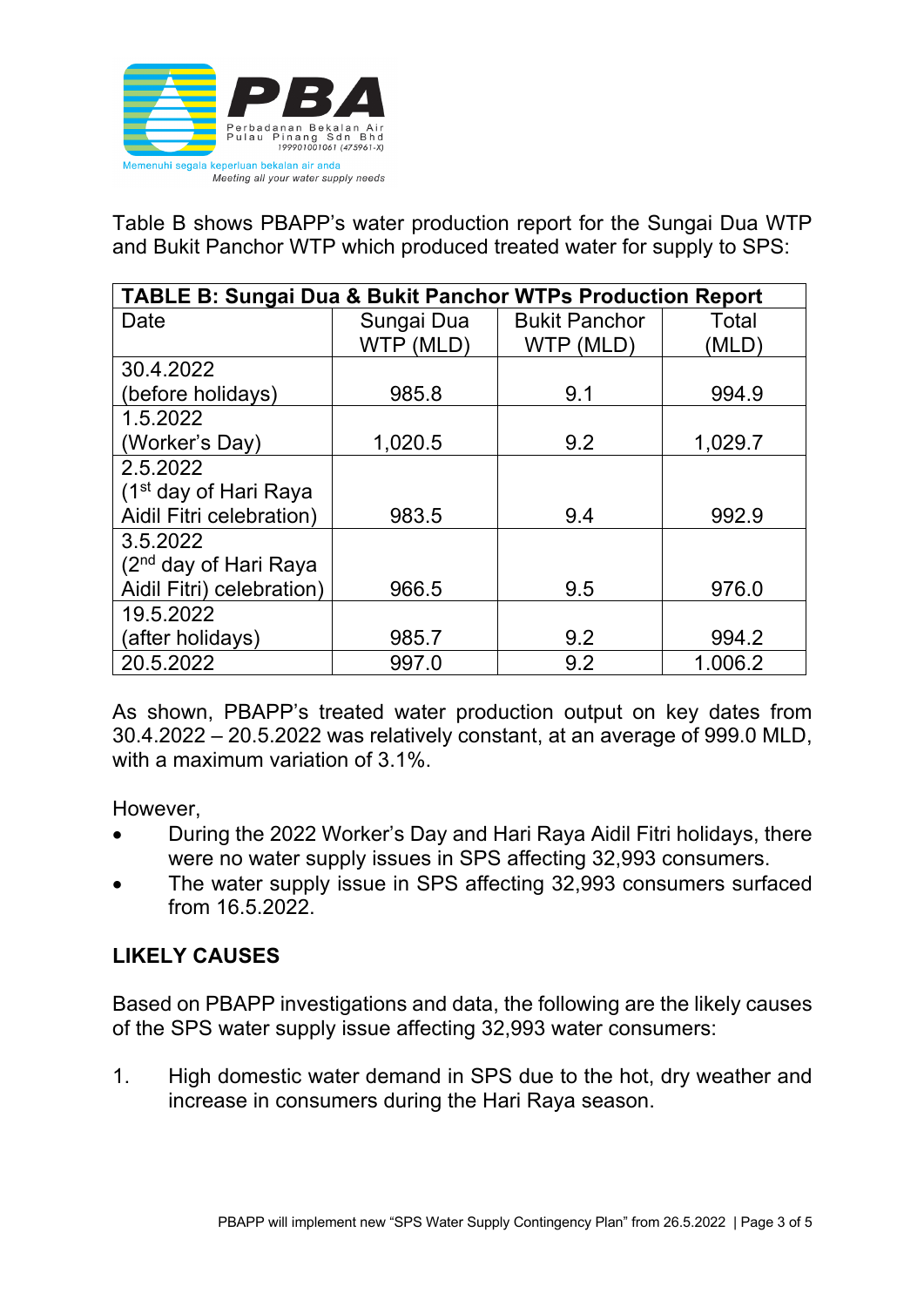

- 2. Significantly higher water demand in the Batu Kawan and Bukit Minyak industrial areas after the holidays as existing factories ramped up operations in the Covid-19 endemic phase.
- 3. Additional water demand from new factories "coming online" and commencing operations in the Batu Kawan and Bukit Minyak industrial areas.

Kindly note that the volume of treated water supply from the Sungai Dua WTP and Bukit Panchor WTP has not decreased. Moreover, these WTPs are already operating at optimum capacity.

Since there is no major problem with the water pipeline infrastructure in Seberang Perai, the logical conclusion is that demand for treated water in Seberang Perai increased significantly after the recent holiday period.

### **PBAPP'S SHORT, MEDIUM AND LONG-TERM SOLUTIONS**

Short-term:

PBAPP is deploying water tankers and static water tanks to address the water needs of affected consumers in SPS.

Medium-term (2022 – 2023):

From Thursday (26.5.2022), PBAPP will implement the SPS-WSCP 2022 to prioritise water supply to 32,993 consumers in SPS for 12 hours daily. Meanwhile, Phase 2 of the Sungai Dua WTP Sedimentation Tanks Upgrade is scheduled for completion by the end of 2022. Package 12A of the Sungai Dua WTP is scheduled for commissioning in 2023. These 2 projects will boost up the water treatment output of the Sungai Dua WTP by 205 MLD to ensure better water supply to SPS.

Long-term (2025 - 2030):

The following additional RWCP 2030 projects have been planned for commissioning in the period 2025 – 2028:

- Phase 1, Mengkuang Dam WTP (114 MLD)
- Phase 1, Sungai Muda WTP (114 MLD)
- Sungai Perai Water Supply Scheme (136 MLD)